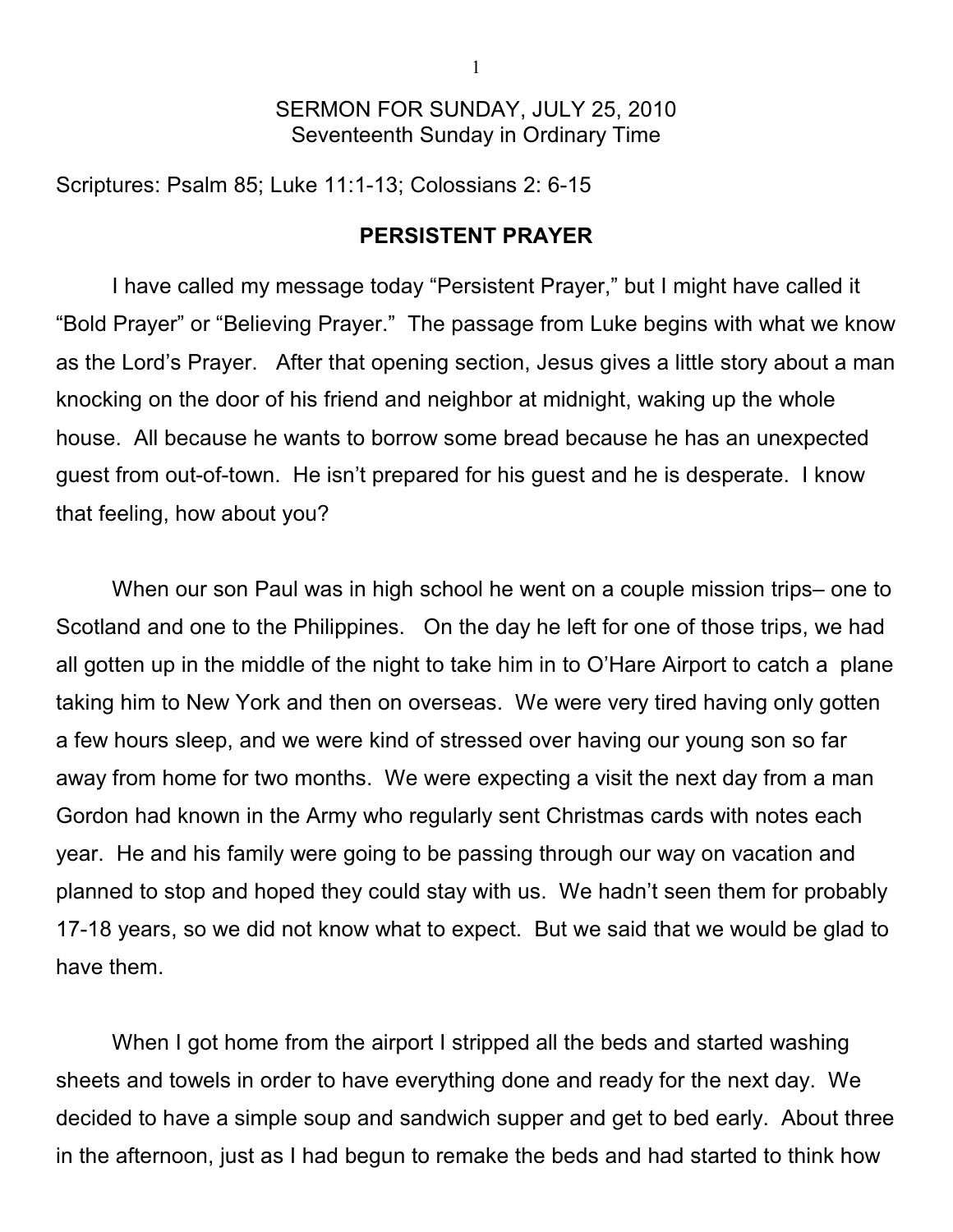nice a little nap would be, the kids came to tell me there were people at the door. Yes, you guessed it! Our guests had arrived 24 hours early to find exhausted hosts, unmade beds, and no nice dinner prepared. When I couldn't help but exclaim, "You're early!" I could strongly sense that they already knew that. Their plans had changed, but they had not bothered to tell us. Later, we discovered that the real reason they wanted to come to our little town, and be there early, was that there was a horse racing track near by and they liked to play the ponies.

I do understand how the man with unexpected guests in Luke's gospel must have felt that night with company showing up at midnight needing to be fed. No wonder he went to his friend for help. On the other hand, who wants to be the one awakened from sleep and dragged out of bed because someone needs bread in the middle of the night. Jesus makes the point of the story. The man may not get up and answer the door and give his friend want he wants for friendship sake, but he will do it! Why? Because the man will not stop knocking on the door! Who knows, perhaps his little children will begin to cry. Maybe the neighbors will start looking out their windows to see what the commotion is all about. The man will not give up. Jesus says, it is his shameless persistence which causes his friend to give in and do what he asks. What a wonderful little phrase– "shameless persistence." Could it be, my friends, that Jesus is inviting us to use a little shameless persistence in our *prayer* life, after all, this is what Jesus is talking about here– prayer.

I believe that all our children should be taught the Lord's Prayer, just as I think they should learn the Ten Commandments, some of the hymns and songs of our faith, the 23<sup>rd</sup> Psalm and other things. Unfortunately, there are a lot of people who know none of those. A so-called true story: A judge said to a man standing before him, " if you can recite the Lord's prayer, I will let you go." The criminal responded, "Now I lay me down to sleep......" And the judge said, "You may go." With the decline in church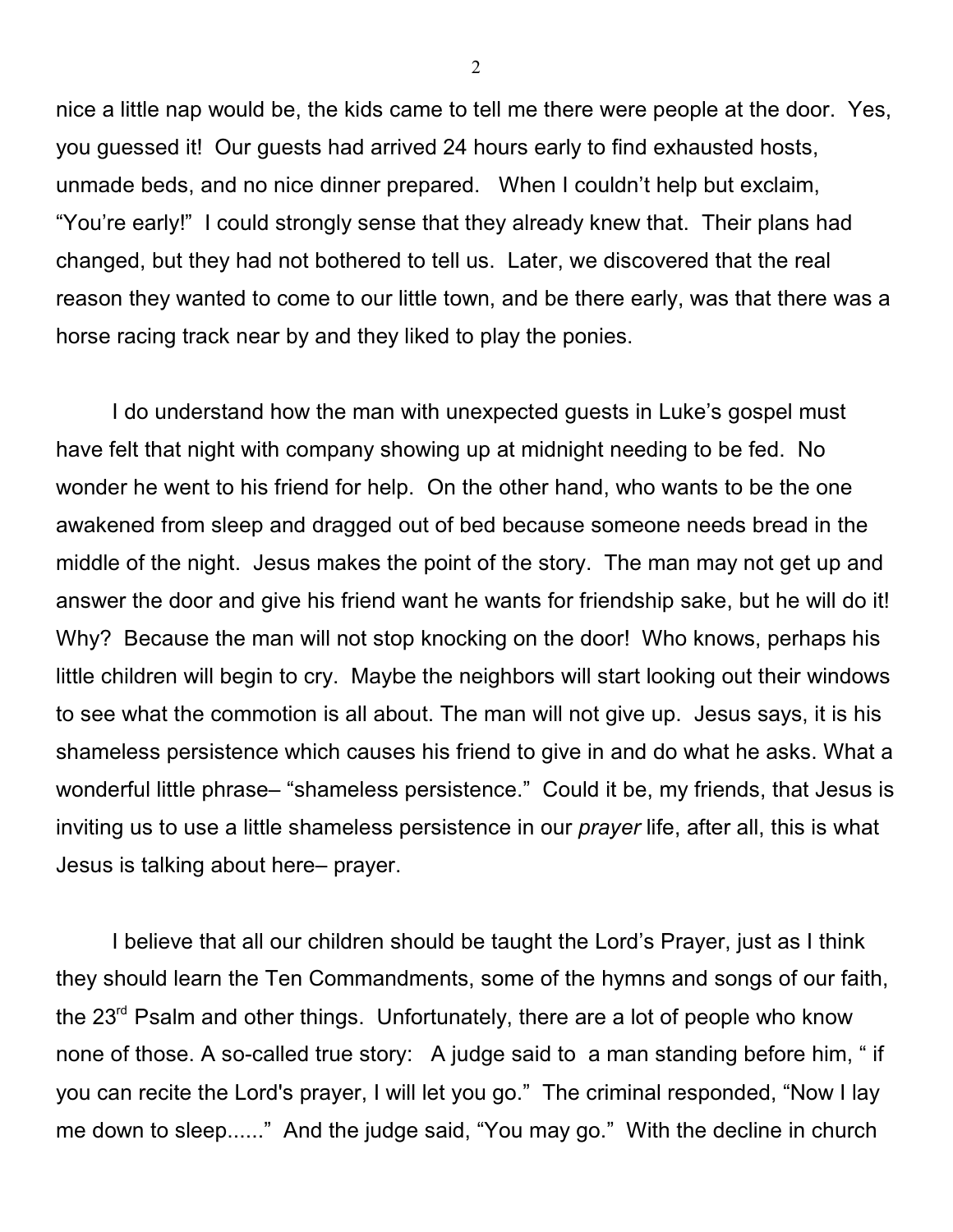attendance especially among young people, and the millions of children who are not being taught the basic Christian values the future can seem scary. Some people blame the schools for not allowing prayer or the Bible, but the real problem is that we now have second and third generations of kids who will never know what it is like to go to Sunday School and their parents who do not recognize "The Lord is My Shepherd." They will not know how to pray, but they will try anyway when the situation warrants it– usually during times of intense pain and suffering when they will call out "Oh my God!" and hope it is so. And when there is a death of a loved one, they will want the minister to say some good words from the Bible because they know it is the thing to do. And even though the prayers of the member of the clergy bring tears to their eyes, it is an emotional release with no idea of how to really talk to God. Therein is the greatest sadness of all– the separation, lack of connection to God.

Jesus said to his disciples, "And so I tell you, keep on asking, and you will receive what you ask for. Keep on seeking, and you will find. Keep on knocking, and the door will be opened to you. For everyone who asks, receives. Everyone who seeks, finds. And to everyone who knocks, the door will be opened." But wait a minute you might be saying, **God does not answer all my prayers!** Or at least, he doesn't answer them the way that I ask. How can that be lined up with what Jesus is saying in this passage? Do you get what you ask for, do you find what you are seeking, and is the door always opened to you? Jesus seems to be saying yes to that question. He says, "For **everyone** who asks, receives. **Everyone** who seeks, finds. And to **everyone** who knocks, the door will be opened."

Someone has said, "There are three ways God answers prayer: Yes, not yet, I have something better." There are times though when the situation is so horrible, we pray and pray, and we know in our heart of hearts that we might not live if the answer is "not yet." We wonder what God can be thinking, yet we continue to pray. We pray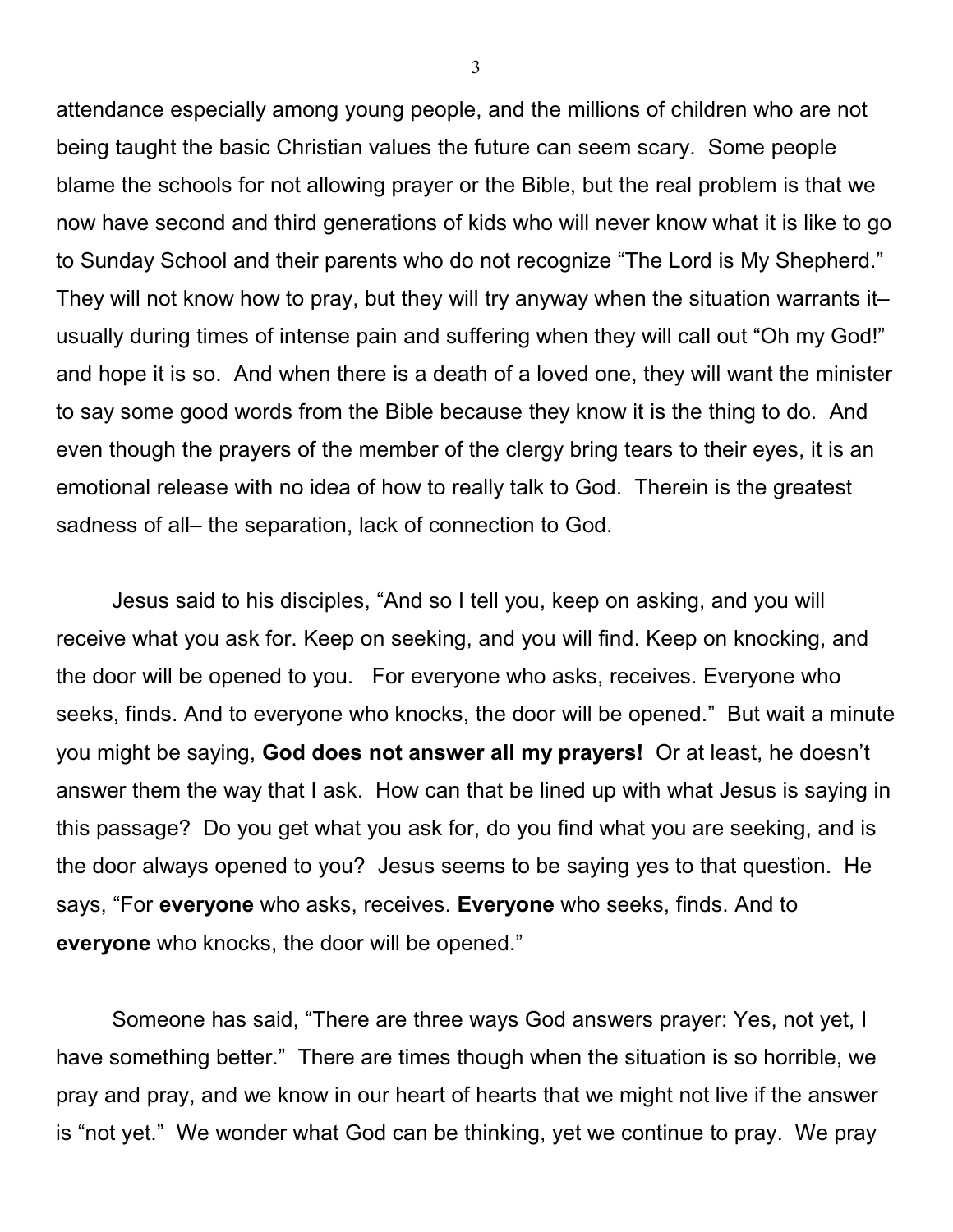because we must. The words of C.S. Lewis to a friend who questioned why he prayed shed some light, "I pray because I can't help myself. I pray because I'm helpless. I pray because the need flows out of me all the time, waking and sleeping. It doesn't change God; it changes ME."

And then we must not forget that last part of the passage. Jesus asks what man if his child asks him for a fish will give him a snake? Or if the child asks for an egg will give him a scorpion? Some of the older translations included a third question, "What man if his child asks for bread will give him a stone?" A father would not do that do his child unless he were a very bad man. Parents want to do their children good, they want to give them good gifts, good food, they want only the best for them. Think once again about the whole matter of persistence. Did you ever have or see a child begging his mother or father for something? Please, Mom, please. Please let me have a puppy, I'll take care of him all by myself. You won't have to do anything. Please, Dad, let me go out with my friends tonight. I know it's a school night, but I won't late and we won't go anywhere we shouldn't. I promise! Pleeeease! Children can nag and beg until you feel like tearing your hair out. And sometimes, unless you are very, very strong, they get what they want just so that you don't have to listen to them any longer.

Persistence doesn't always result in the answer yes, though. A child who begs for a puppy is too young for the responsibility, so the parents say no, not yet, in a couple of years. The boy who wants to go out with his friends on a school night is answered with a "no." The rule is no going out on school night and that is final. But there are "yeses" along the way too, answers to shameless persistence for very good reasons.

I think of Charles Goodyear the man who against all odds, years of deprivation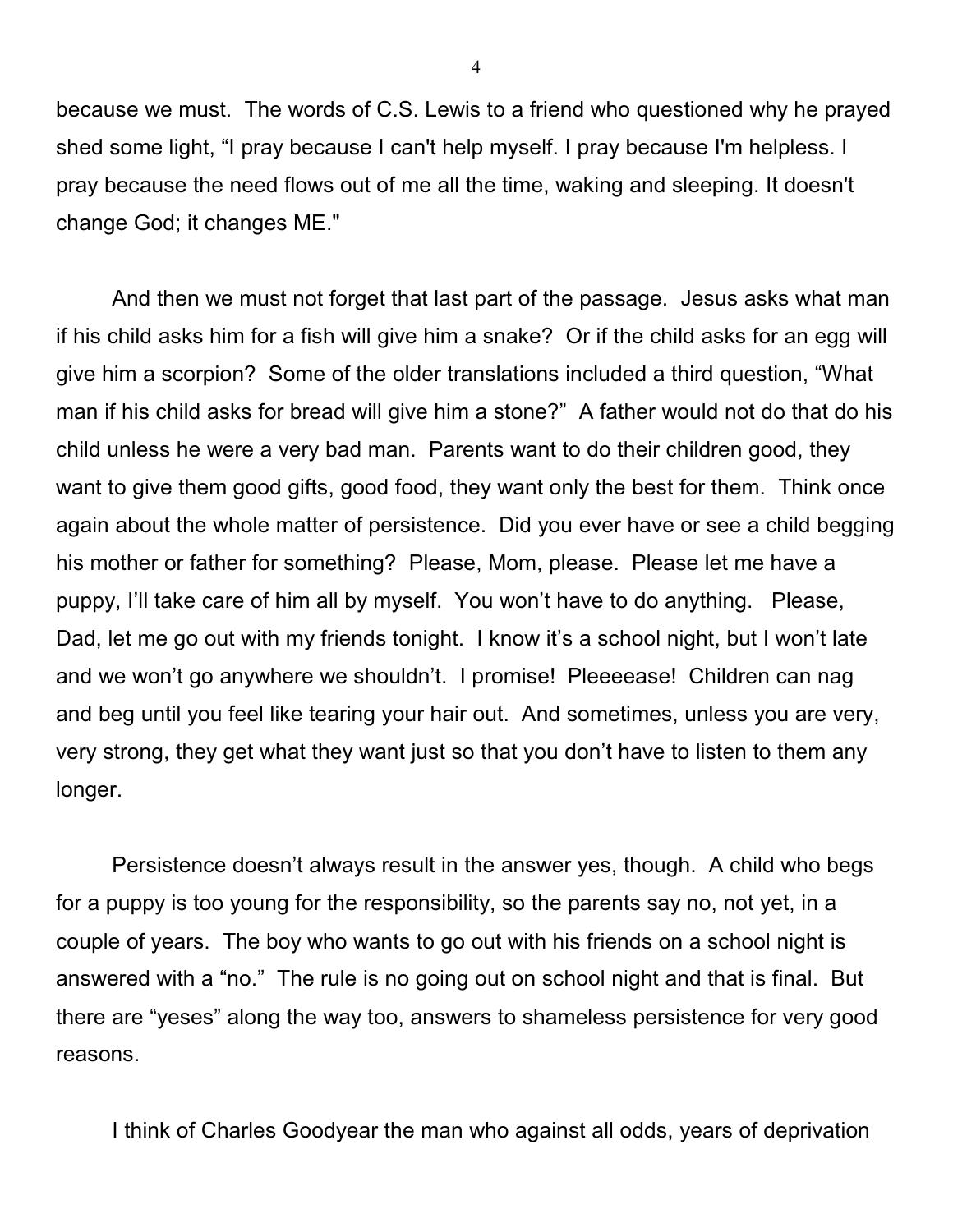and extreme poverty, months and months in debtors prison, how after many years he invented the vulcanization process for making rubber. He was a devoted man of God, a Congregationalist too by-the-way. Goodyear believed that he was called by God to pursue his work because it would be for the benefit of all mankind. He never gave up, though it must have seemed to him that God was always saying, "not yet." Over and over again his experiments failed, but he struggled on. Exposure to harsh chemicals, such as nitric acid and lead oxide, adversely affected his health, and once he nearly suffocated by gas generated in his laboratory. Goodyear survived, but the resulting fever came close to taking his life. The biography found at the Goodyear corporation website has this statement:

" At night he lay awake, afraid that he would die and the secret die with him. He pawned his watch and the household furniture. When even the dinnerware was gone, he made rubber dishes to eat from. Then the food was gone too. [In the] spring [of 1839] he went to Boston to look up friends, found none, was jailed for nonpayment of a \$5 hotel bill, and came home to find his infant son dead. Unable to pay for a funeral, Goodyear hauled the little coffin to the graveyard in a borrowed wagon. Of the 12 Goodyear children, six died in infancy."

Goodyear lived for sixteen years after his discovery of the vulcanization process. During the last six he was unable to walk without crutches. He was indifferent to money. To make his discoveries of still greater service to mankind was his whole aim. It was others who made fortunes out of his inventions. Goodyear died a poor man.

Even so, Goodyear believed until the end that God had honored his commitment and his shameless persistent prayer. He did not give up even when it would have seemed to some that God was saying "no" or at the very least "not yet." The truth is that God was saying to Goodyear what he often says to you and me, "I have something even better in mind."